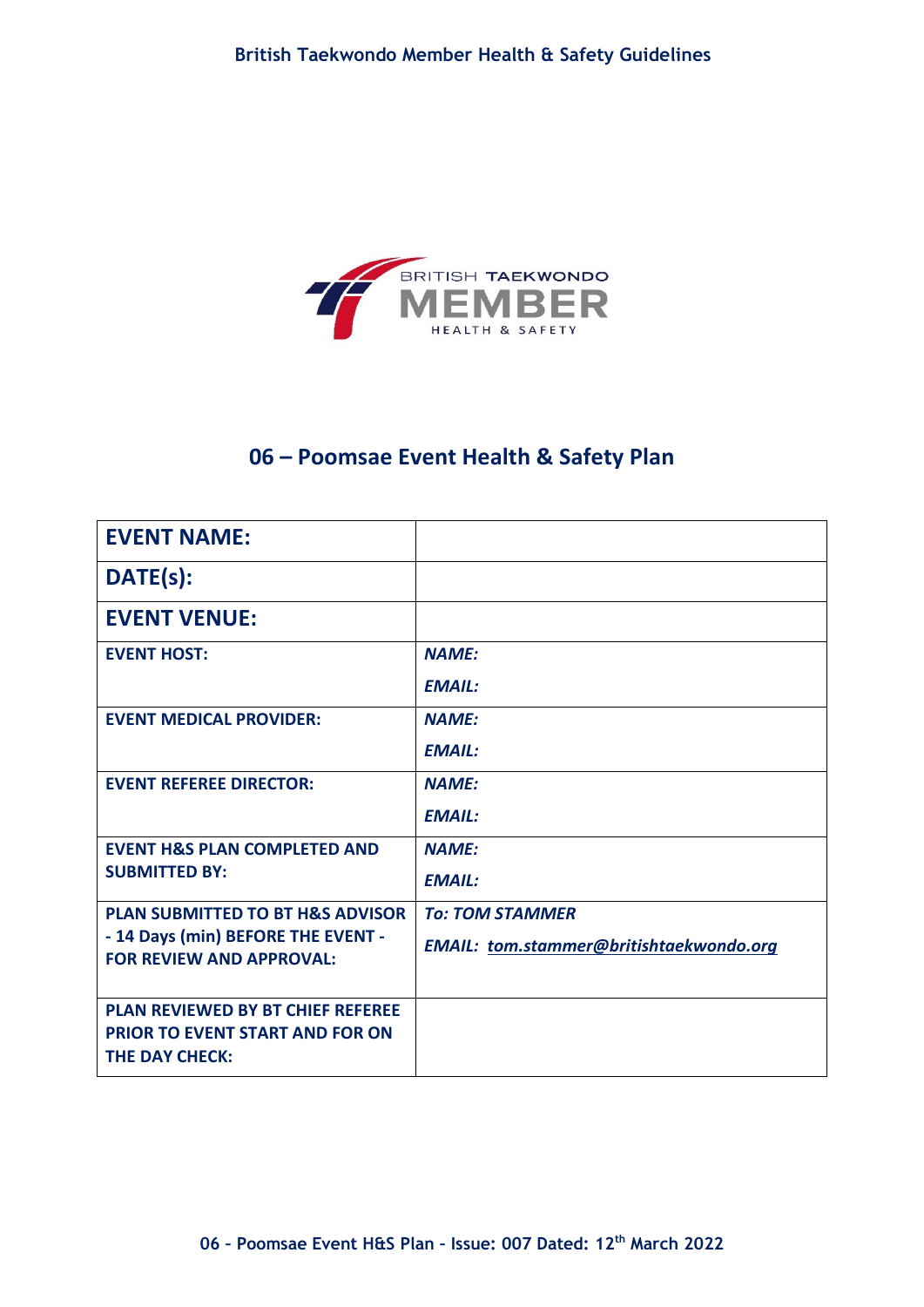#### **Introduction**

British Taekwondo (BT) puts the health and safety of its members as its highest priority. The objective is that no one will be hurt through participation in a UK Poomsae Taekwondo event due to lack of H&S planning and organisation.

This Poomsae Event Plan is aimed at ensuring that all reasonably practical steps have been taken to avoid injury to any participant. The Plan is not aimed at reducing any BT Insurance cover or liability from the participants.

Event Hosts have a duty of care to plan, manage and monitor an event to make sure that supporters, helpers, volunteers, paid officials, competitors, officials and spectators are not exposed to any uncontrolled Health and Safety risks. Event Hosts may choose to appoint a H&S Adviser (e.g., IOSH Managing Safely or NEBOSH General Certificate) to help them perform their duty.

Poomsae Taekwondo is a non-contact sport and therefore, by its very nature, there is generally little risk of serious injury to players, however Freestyle Poomsae does introduce more hazardous techniques and movements therefore this plan recognises the potential impact of those additional risks.

This Plan is based upon protecting all participants at an Event and an on-going commitment to continually work to reduce risks during any Taekwondo events regardless of scale.

#### **The Event H&S Process**

Event Hosts should follow the H&S process below to ensure full BT compliance and best practise: -

| <b>Stage of Event</b> | <b>Action</b>                                                                                                                                                                                                     | <b>By Whom</b>                                    |
|-----------------------|-------------------------------------------------------------------------------------------------------------------------------------------------------------------------------------------------------------------|---------------------------------------------------|
| <b>Pre-Event</b>      | The Event Host may appoint a local Event H&S Adviser<br>to assist them in preparing and running the Event                                                                                                         | <b>Event Host</b>                                 |
|                       | The Event Host must appoint a BT Event Referee<br>Director via the correct Poomsae Referee Procedure                                                                                                              | Event Host / Poomsae<br>Referee Department        |
|                       | The Event Host must appoint an Event Medical Provider                                                                                                                                                             | <b>Event Host</b>                                 |
|                       | The Event Host must also appoint other Competition<br>Roles (Safeguarding, Competition & IT Managers)                                                                                                             | <b>Event Host</b>                                 |
|                       | The Event Host must apply for BT Event Sanction (via<br>the BT Event Form on the BT website) as early as<br>possible thus entering the Event into the BT Diary of<br>Events. Apply to events@britishtaekwondo.org | <b>Event Host</b>                                 |
|                       | The Event Host will receive BT Event Sanction Approval<br>and a blank copy of the Event H&S Plan for completion<br>by the Event Host and/or Event H&S Advisor                                                     | Event Host and/or Event<br><b>H&amp;S Advisor</b> |
|                       | The Event Host must submit the Event H&S Plan within<br>14 days of the Event (min) to -<br>tom.stammer@britishtaekwondo.org                                                                                       | <b>Event Host</b>                                 |
|                       | The Event H&S Plan submitted will be reviewed by the<br>BT H&S Advisor and if satisfactory approval notified to<br>the Host and BT Event Referee Director.                                                        | <b>BT H&amp;S Advisor</b>                         |
|                       | Any minor issues will be resolved during these 14 days<br>between the Host and Event Referee Director; however,                                                                                                   |                                                   |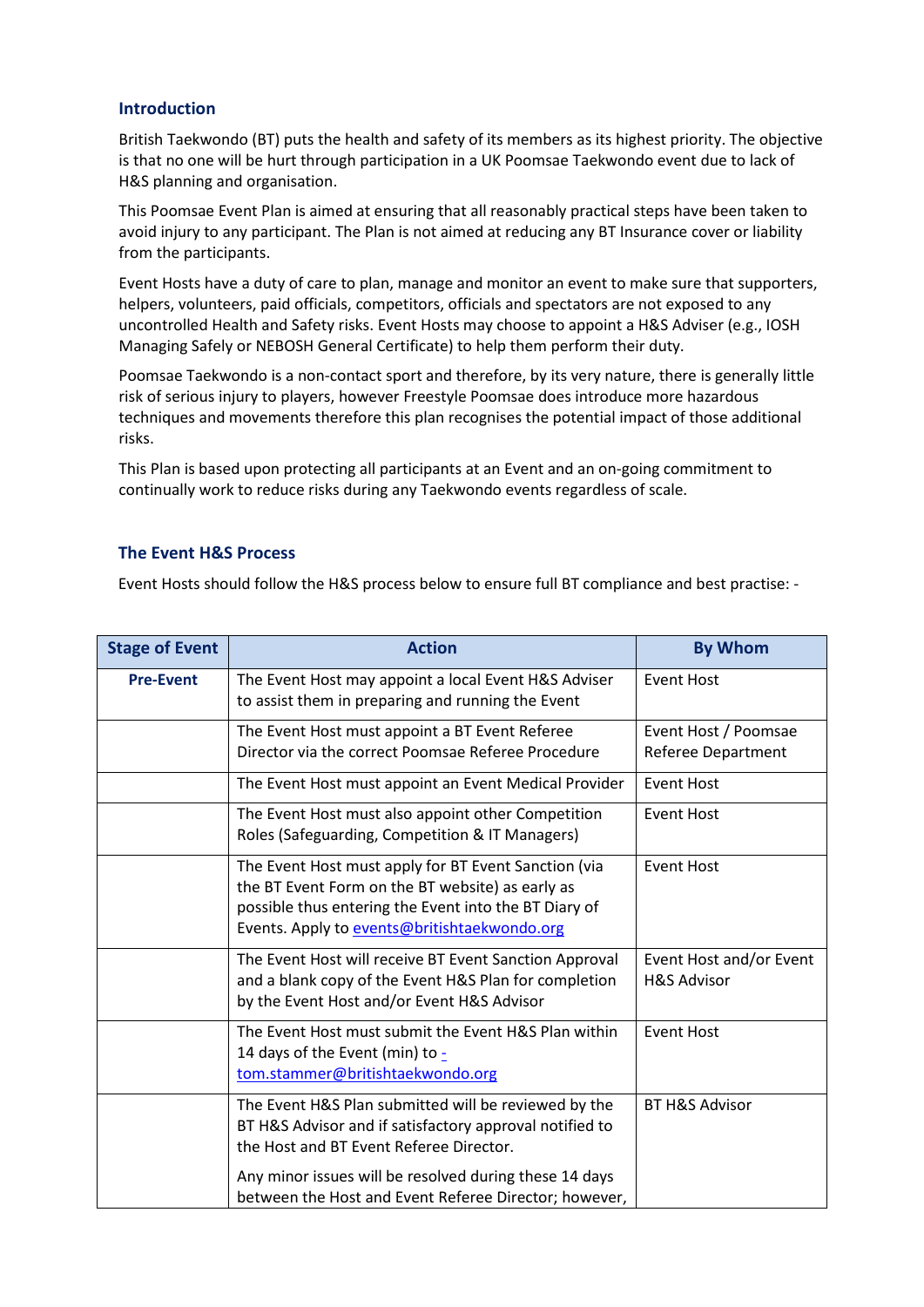|                                   | any serious problems could lead to BT Event Sanction<br>being removed.                                                                                                                                                                                     |                                                                                                     |
|-----------------------------------|------------------------------------------------------------------------------------------------------------------------------------------------------------------------------------------------------------------------------------------------------------|-----------------------------------------------------------------------------------------------------|
|                                   | All Players, Coaches, Referees and Officials will require<br>BT Audit approval prior to the Event. By -<br>membership.services@britishtaekwondo.org                                                                                                        | <b>Competition Manager</b>                                                                          |
|                                   | The BT Event Referee Director will review the approved<br>Event H&S Plan and will also conduct an "On the Day<br>Review" to check that all H&S Control Measures are in<br>place.                                                                           | <b>BT Event Referee</b><br>Director                                                                 |
|                                   | Once the Chief Referee is satisfied that all agreed H&S<br>Controls are in place, they will then give their approval<br>for the Event to start.                                                                                                            |                                                                                                     |
| <b>During the</b><br><b>Event</b> | Manage all Event Risk Controls and Medical Incidents                                                                                                                                                                                                       | Lead Medic, Event H&S<br>Advisor, Event Host,<br>Referee Director and<br><b>Competition Manager</b> |
| <b>Post Event</b>                 | At the end of the Event all Medical Report Forms must<br>be passed to the BT Event Referee Director                                                                                                                                                        | Event Host and/or Event<br><b>H&amp;S Advisor</b>                                                   |
|                                   | The BT Event Referee Director will send a copy of all<br>Medical Report Forms to -<br>membership.services@britishtaekwondo.org (within 24<br>hours of Event completion)                                                                                    | <b>BT Event Referee</b><br>Director                                                                 |
|                                   | The BT Event Referee Director Report and all Medical<br>Report Forms must be sent to the BT Poomsae Referee<br>Department - Chair (within 72 hours of Event<br>completion)                                                                                 | <b>BT Event Referee</b><br>Director                                                                 |
|                                   | Event H&S Review (if needed)<br>If a serious accident or incident has occurred or if H&S<br>commitments were not met during the Event then the<br>BT Chief Referee and BT H&S Adviser may call for a full<br>Event H&S review together with the Event Host | <b>BT Event Referee</b><br>Director/BT H&S<br>Adviser/Event<br>Host/Event H&S Advisor               |

#### **Event H&S Responsibility**

Event Hosts have a duty of care to plan, manage and monitor their Event to make sure that supporters, helpers, competitors, officials and spectators etc. are not exposed to any uncontrolled Health and Safety risks.

Event Hosts may choose to appoint a H&S Adviser to help them perform their duty.

#### **Pre-event Sanction and Insurance**

The Event **MUST have BT Event Sanction Approval** confirming that the Event is approved by, and is insured through, British Taekwondo. This Certificate also delegates responsibility to the following roles: -

• Event Host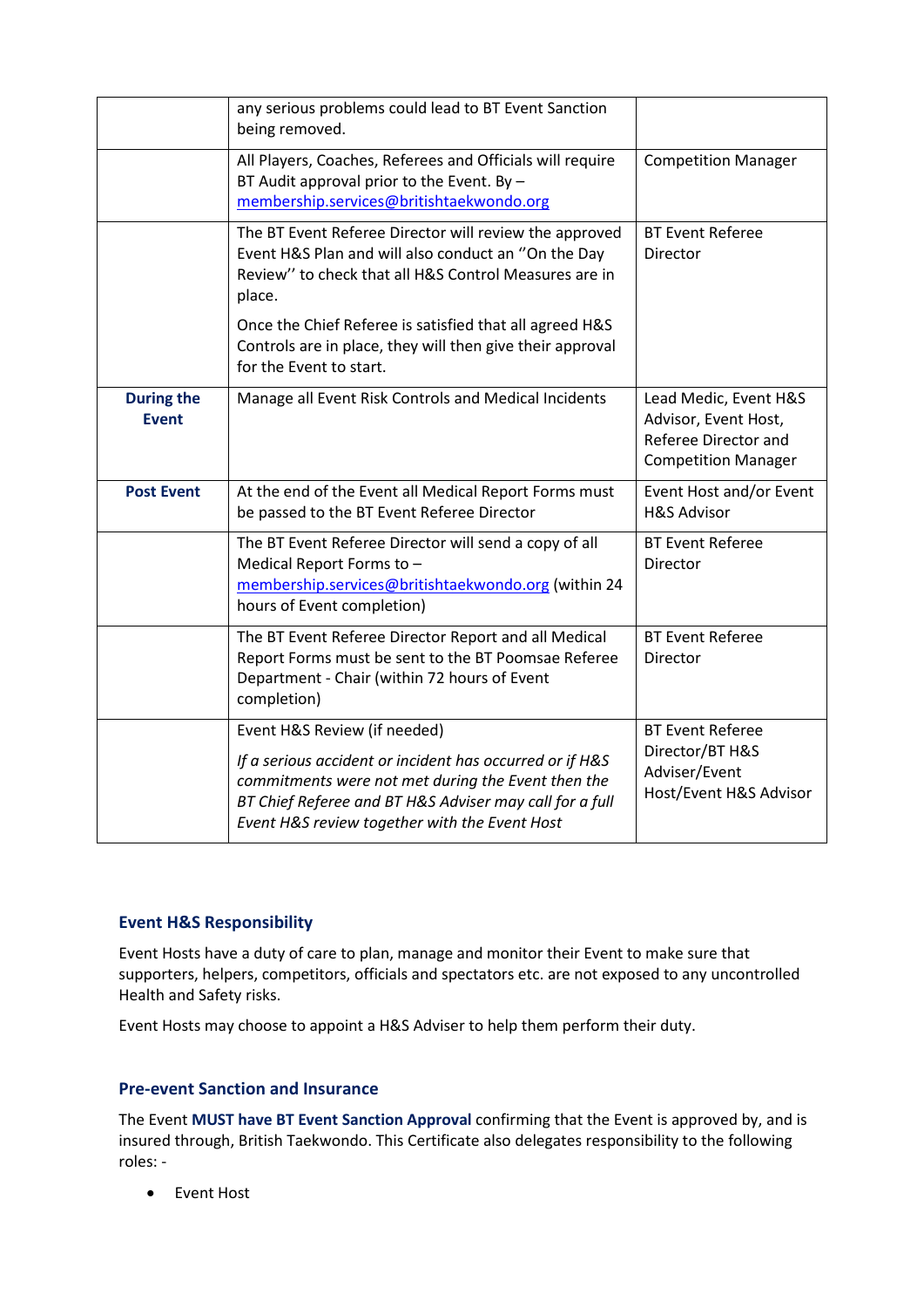- Welfare & Safeguarding Officer
- Lead Medical Officer (Medical Provider)
- BT Event Referee Director

#### **Post Event Reporting**

Following completion of the Event **all Medical Reports and/or Suspension periods should be passed to the BT Event Referee Director** who will submit these as part of their **Event Report to the BT Poomsae Referee Department** (within 72 hours).

A copy of the Medical Reports/Suspensions must also be submitted to **BT Membership Services** (within 24 hours) for follow up and dealing with any subsequent Insurance Claims.

It is also suggested that the Host keep a copy of these Forms for future reference and Event improvements where necessary. Data Protection must be protected at all times.

Information of any Competitor suspensions will be shared (by the Poomsae Referee Department) with other qualified Chief Referees to ensure full awareness of suspended Athletes.

#### **The Event Risk Assessment**

#### **Who is at Risk?**

Persons attending Poomsae Taekwondo events who could be affected by uncontrolled hazards are noted as being: -

| <b>Persons at Risk</b>                          | <b>Approx. Number at this Event</b> |
|-------------------------------------------------|-------------------------------------|
| <b>Adult Competitors</b>                        |                                     |
| <b>Competitors Under 18 Years of Age</b>        |                                     |
| <b>Referees and Officials</b>                   |                                     |
| <b>Host, OC and Volunteers</b>                  |                                     |
| <b>Spectators (including under 18's/Babies)</b> |                                     |
| <b>Disabled/Vulnerable or Pregnant Persons</b>  |                                     |
| <b>Rig/De-Rig Staff</b>                         |                                     |
| <b>Venue Staff Supervision</b>                  |                                     |
| <b>TOTAL EVENT NUMBERS AT RISK</b>              |                                     |

#### **Hazard Identification**

Typical hazards during a Poomsae Taekwondo Event are identified as being: -

| <b>Hazardous Issues</b>  | <b>Hazards Identified</b>                                 |
|--------------------------|-----------------------------------------------------------|
| Organisational           | Failure in Planning / Checking / Coordination / Insurance |
| <b>Venue Emergencies</b> | Fire/Structural Failure/Terrorism/Evacuation/Show Stop    |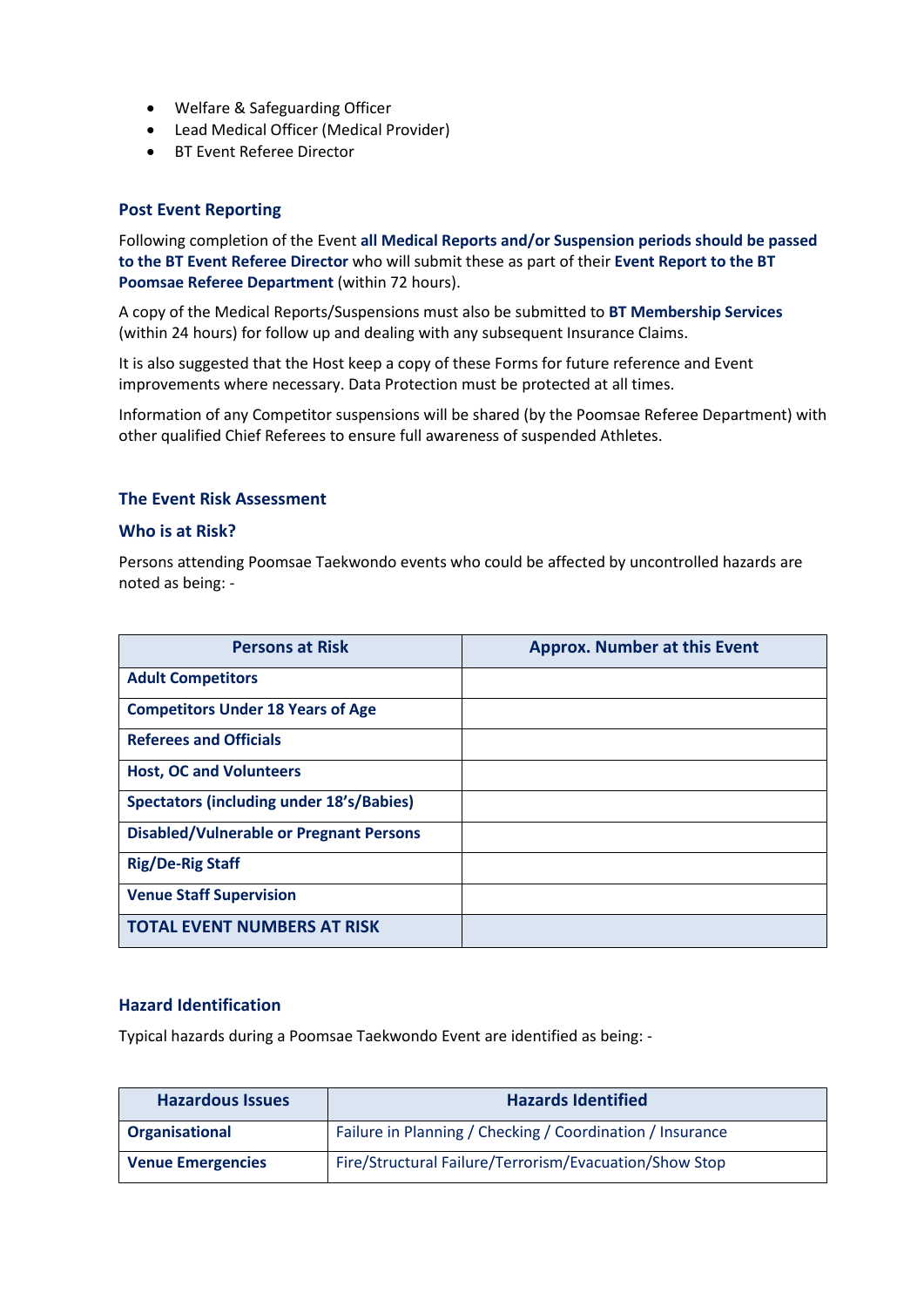| <b>Medical Emergencies</b>                      | <b>Unknown Conditions/All Attendees</b>           |
|-------------------------------------------------|---------------------------------------------------|
| <b>Contagious/Infectious</b><br><b>Diseases</b> | Covid-19/Ebola etc.                               |
| <b>Taekwondo Injuries</b>                       | Competitor injuries/Medical/First Aid/Freestyle   |
| <b>Spectator Issues</b>                         | Welfare/First Aid/Traffic/Behaviour               |
| <b>Contractor Works</b>                         | Insurance/Methods/Controls/Competence/ Structures |
| <b>Vendors</b>                                  | Insurance                                         |
| <b>Rig/De-Rig Work</b>                          | Lifting/Heights/Handling/Electrics/Traffic/COSHH  |

### **Risk Controls Checklist**

The following Checklist will help to reduce any injuries through the Risks resulting from the Persons at Risk (Attendees) and the typical Hazards identified.

The Questions below must be completed by the person responsible for the Event H&S to the satisfaction of the Event Host and BT Chief Referee prior to the Event being given final permission to proceed: -

| <b>Hazards Identified</b>    | <b>Risk Control</b>                                                                                                                                   | <b>Event Confirmation</b> |
|------------------------------|-------------------------------------------------------------------------------------------------------------------------------------------------------|---------------------------|
| <b>Organisational Issues</b> | Separate entrance/arrangements for "All<br>Field of Play Officials/Competitors" to<br>enter Venue with an adequate<br>accreditation process in place. |                           |
|                              | <b>Number of Competitors:</b>                                                                                                                         |                           |
|                              | (Must not exceed the Venue Capacity)                                                                                                                  |                           |
|                              | Number of Courts: Number of Courts:                                                                                                                   |                           |
|                              | (E.G., 10m x 10m as per WT Rules)                                                                                                                     |                           |
|                              | (WT Rules state that Judges and Coaches<br>must have a 1m gap from the edges of<br>each Matted Area)                                                  |                           |
|                              | Attach a Copy of the BT Event Sanction<br>Approval                                                                                                    |                           |
|                              | (As provided by BT Membership Services)                                                                                                               |                           |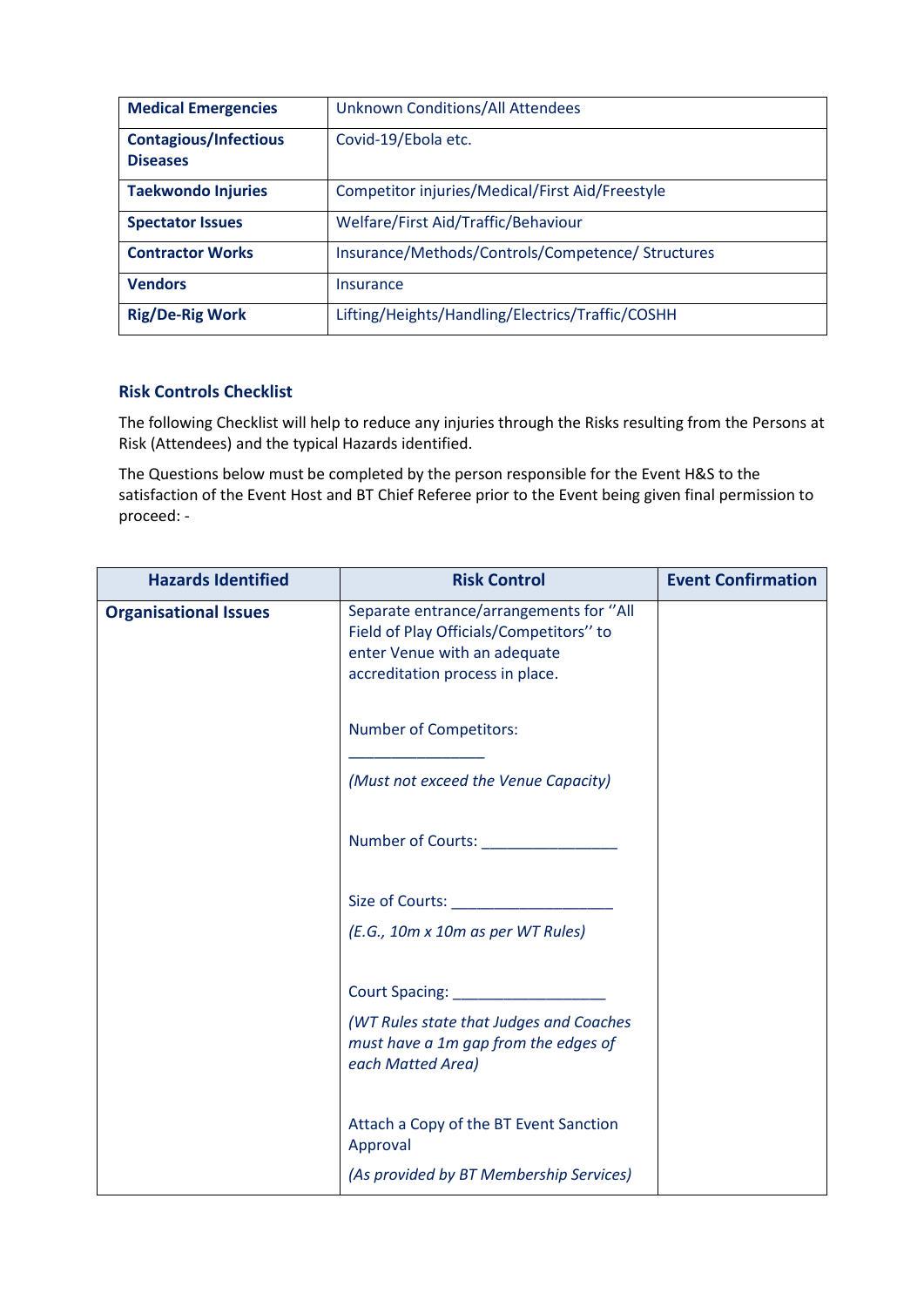|                                                 | All Competitors have been BT Audited                                            |  |
|-------------------------------------------------|---------------------------------------------------------------------------------|--|
|                                                 | (None must be suspended or sanctioned for                                       |  |
|                                                 | any reason)                                                                     |  |
|                                                 |                                                                                 |  |
|                                                 | All Coaches have been BT Audited                                                |  |
|                                                 | (Must be sufficient per Team so as not to                                       |  |
|                                                 | hold up Matches)                                                                |  |
|                                                 |                                                                                 |  |
|                                                 | All Referees/Judges have been BT Audited                                        |  |
|                                                 | (WT Rules state a minimum 8 per Court $-1$                                      |  |
|                                                 | Referee/ 6 Judges/ 1 Technical                                                  |  |
|                                                 | Coordinator, however, smaller BT Events<br>will use 1 Referee/ 5 or 3 Judges/ 1 |  |
|                                                 | <b>Technical Coordinator)</b>                                                   |  |
| <b>Venue Emergencies</b>                        | Venue Alarms tested recently                                                    |  |
|                                                 |                                                                                 |  |
|                                                 |                                                                                 |  |
|                                                 | Venue Alarm Signal                                                              |  |
|                                                 |                                                                                 |  |
|                                                 | Venue Muster Point                                                              |  |
|                                                 |                                                                                 |  |
|                                                 | Check Fire Doors can be opened                                                  |  |
|                                                 |                                                                                 |  |
|                                                 |                                                                                 |  |
|                                                 | Entry Staff/Security Checks in place                                            |  |
|                                                 |                                                                                 |  |
|                                                 | Security Staff/Stewards in place                                                |  |
|                                                 |                                                                                 |  |
|                                                 | Show Stop Procedure agreed                                                      |  |
|                                                 | (See Attached)                                                                  |  |
| <b>Medical Emergencies</b>                      | Venue First Aid available                                                       |  |
|                                                 |                                                                                 |  |
|                                                 | <b>Event First Aid available</b>                                                |  |
|                                                 |                                                                                 |  |
| <b>Contagious/Infectious</b><br><b>Diseases</b> | Hand Sanitiser to be provided on Courts<br>for Referee Team use.                |  |
|                                                 | Any spillages to be moped with cleaning                                         |  |
|                                                 | fluid.                                                                          |  |
|                                                 | Please refer to detailed BT Procedures                                          |  |
|                                                 | during active outbreaks of specific diseases                                    |  |
|                                                 |                                                                                 |  |
|                                                 |                                                                                 |  |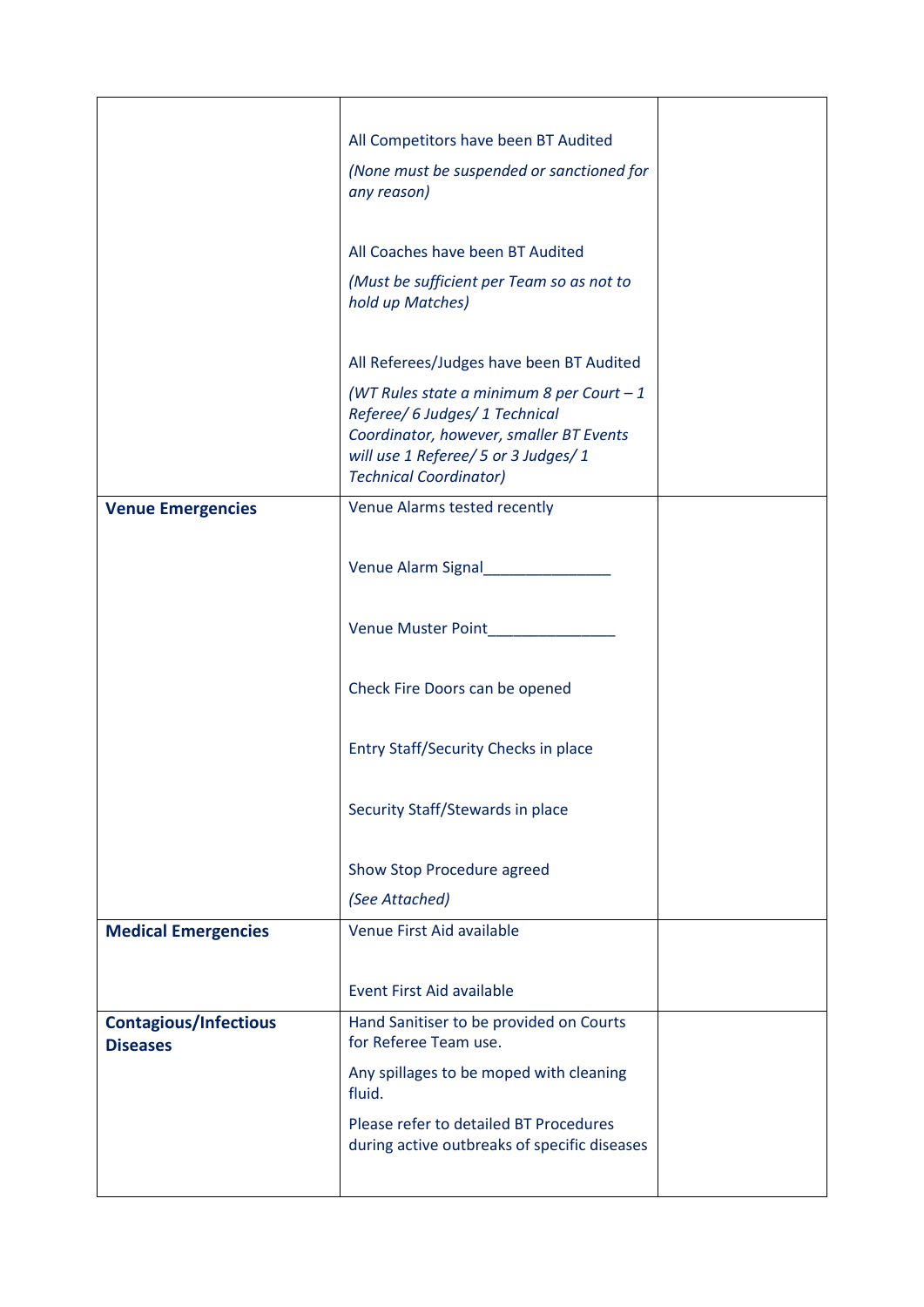| <b>Taekwondo Injuries</b> | <b>Medical Cover to WT Medical Code -</b>                                                                                                                                                        |  |
|---------------------------|--------------------------------------------------------------------------------------------------------------------------------------------------------------------------------------------------|--|
|                           | <b>December 2019: -</b>                                                                                                                                                                          |  |
|                           | 1 Paramedic + 2 Advanced Emergency First<br>Aid Technician (AEMT) to man the Event<br><b>Medical Station</b>                                                                                     |  |
|                           | Plus-                                                                                                                                                                                            |  |
|                           | 1 Paramedic + 2 AEMT for up to 9<br><b>Competition Mats (Min.)</b>                                                                                                                               |  |
|                           | <b>Or</b>                                                                                                                                                                                        |  |
|                           | 2 Paramedics + 4 AEMT up to 18<br><b>Competition Mats (Min.)</b>                                                                                                                                 |  |
|                           | <b>Medical Cover to BT Guidelines - August</b><br>$2021: -$                                                                                                                                      |  |
|                           | A minimum of 2 Advanced Emergency<br>Medical Technicians - Level 4 (AEMT4) to<br>cover up to 4 Competition Mats                                                                                  |  |
|                           | 1 extra AEMT4 per additional Competition<br>Mat                                                                                                                                                  |  |
|                           | If Freestyle Poomsae is part of the event,<br>then an additional Registered HCPC<br>(Health and Care Professions Council)<br>Paramedic must be in attendance during<br>that element of the event |  |
|                           | First Aid Equipment Provided                                                                                                                                                                     |  |
|                           | A Defibrillator must be available                                                                                                                                                                |  |
|                           | Standby Ambulance Available should be<br>provided for Freestyle and throughout if<br>possible, however, for smaller Events<br>(<500) using a 999 Call may suffice.                               |  |
|                           | Private In-Venue Medical Area/Room                                                                                                                                                               |  |
|                           | Medics Insurance Checked/Inspected                                                                                                                                                               |  |
|                           | <b>Nearest A&amp;E Hospital is</b>                                                                                                                                                               |  |
|                           | Tel Number is <b>All School Community</b> Tel Number                                                                                                                                             |  |
|                           | Distance from Venue is                                                                                                                                                                           |  |
|                           | <b>Confirmation of Adherence to BT Poomsae</b><br>Risk Assessment (See Attached)                                                                                                                 |  |
|                           | Medical Team briefed by the OC on<br>Reporting requirements: -                                                                                                                                   |  |
|                           | Recording of all treatment                                                                                                                                                                       |  |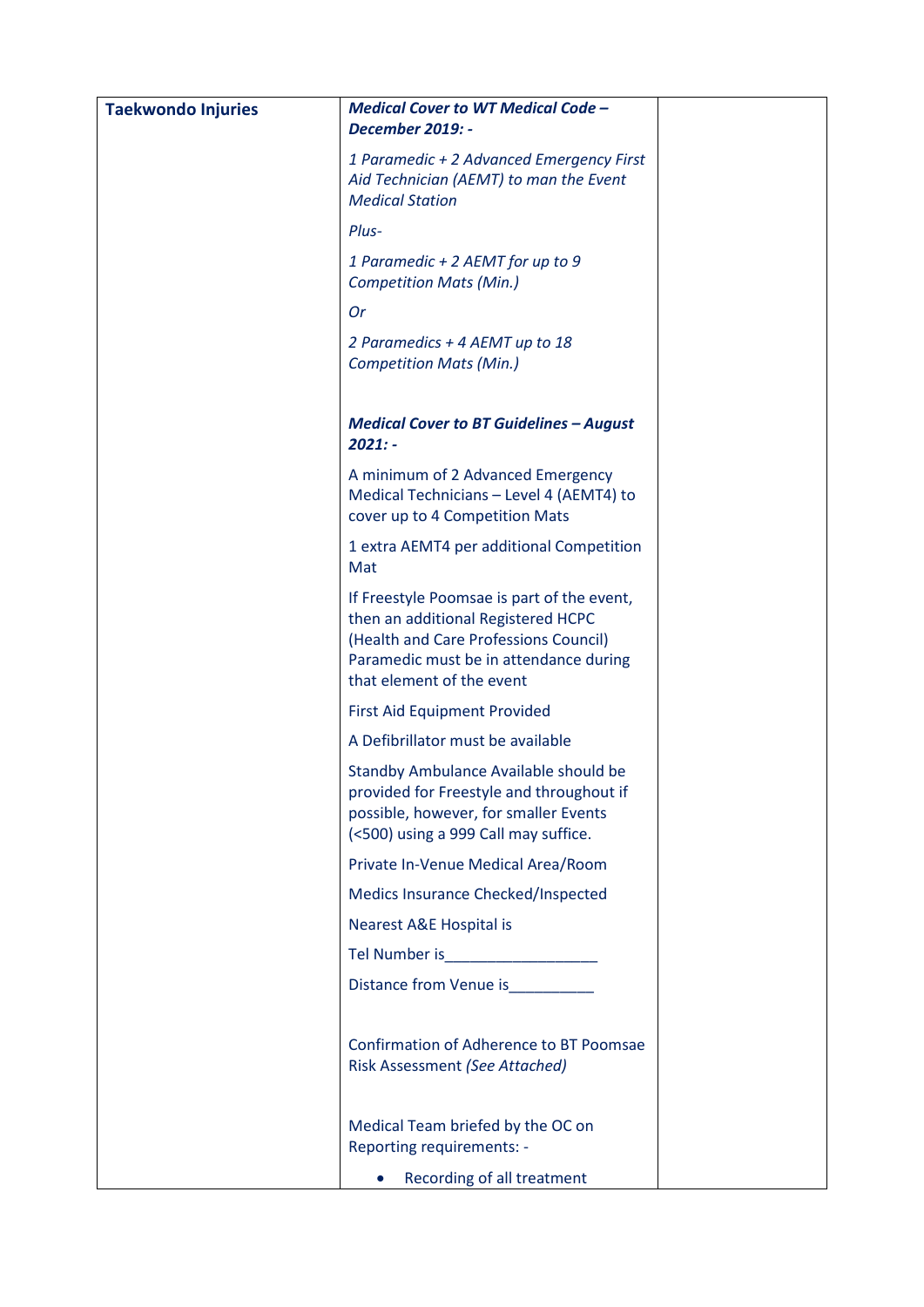|                         | <b>Issue of Accident Report Forms</b><br>$\bullet$<br>Reports to Chief Referee at end of<br>Event                                          |  |
|-------------------------|--------------------------------------------------------------------------------------------------------------------------------------------|--|
|                         | Copies of BT Accident Report Forms ready<br>(See Attached)                                                                                 |  |
|                         | Copies of Event Accident Summary ready<br>(See Attached)                                                                                   |  |
|                         | Competitor Warm Up Area available                                                                                                          |  |
| <b>Spectator Issues</b> | Separate entrance/arrangements to enter<br>Venue away from Officials (where possible)                                                      |  |
|                         | Confirm sufficient Toilets (M/F/D) & Baby<br><b>Changing Facilities available</b>                                                          |  |
|                         | Confirm facilities for Food and Drink are<br>available                                                                                     |  |
|                         | No On-Site parking available                                                                                                               |  |
|                         | Full Spectator Event/Travel Information<br>Pack Issued prior to Event                                                                      |  |
|                         | Stewards in place to direct and supervise<br>spectators                                                                                    |  |
|                         | Crowd barriers in place to stop Spectator<br>entry to Competition Area in place with<br>access to/from controlled areas                    |  |
| <b>Contractor Works</b> | All Contractors to provide (in advance)-<br><b>Copies of Insurance Certificates</b><br><b>Method Statements</b><br><b>Risk Assessments</b> |  |
|                         | <b>Details of Competence</b><br>To Be Checked by Event H&S Advisor                                                                         |  |
|                         |                                                                                                                                            |  |
|                         | Welfare Facilities to be provided by<br>Host/Venue                                                                                         |  |
|                         | Contractors must be briefed by the Event<br>H&S Advisor regarding: -                                                                       |  |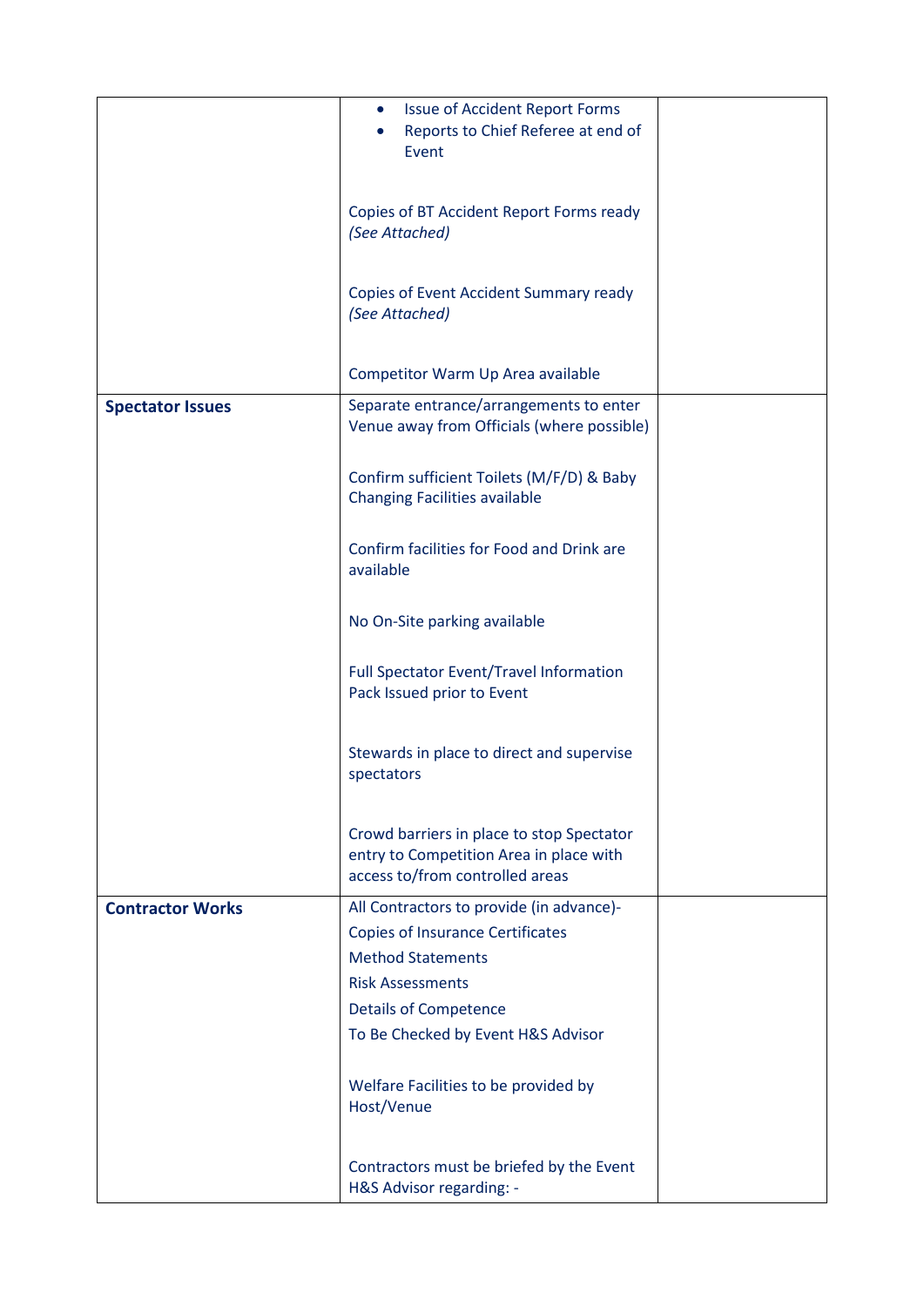|                        | Lifting/ Manual Handling/ Live Services/<br>Electrics/ Traffic Movements/ Structures/<br><b>COSHH</b><br>(See Attached) |  |
|------------------------|-------------------------------------------------------------------------------------------------------------------------|--|
| <b>Vendors</b>         | All Vendors to provide (in advance)-                                                                                    |  |
|                        | <b>Copies of Insurance Certificates</b>                                                                                 |  |
|                        | To Be Checked by Event H&S Advisor                                                                                      |  |
| <b>Rig/De-Rig Work</b> | Persons involved in Rig and/or De-rig<br>activities must be briefed by the Event H&S<br>Advisor regarding: -            |  |
|                        | Lifting/ Manual Handling/ Live Services/<br>Electrics/ Traffic Movements/ Structures/<br><b>COSHH</b>                   |  |
|                        | (See Attached)                                                                                                          |  |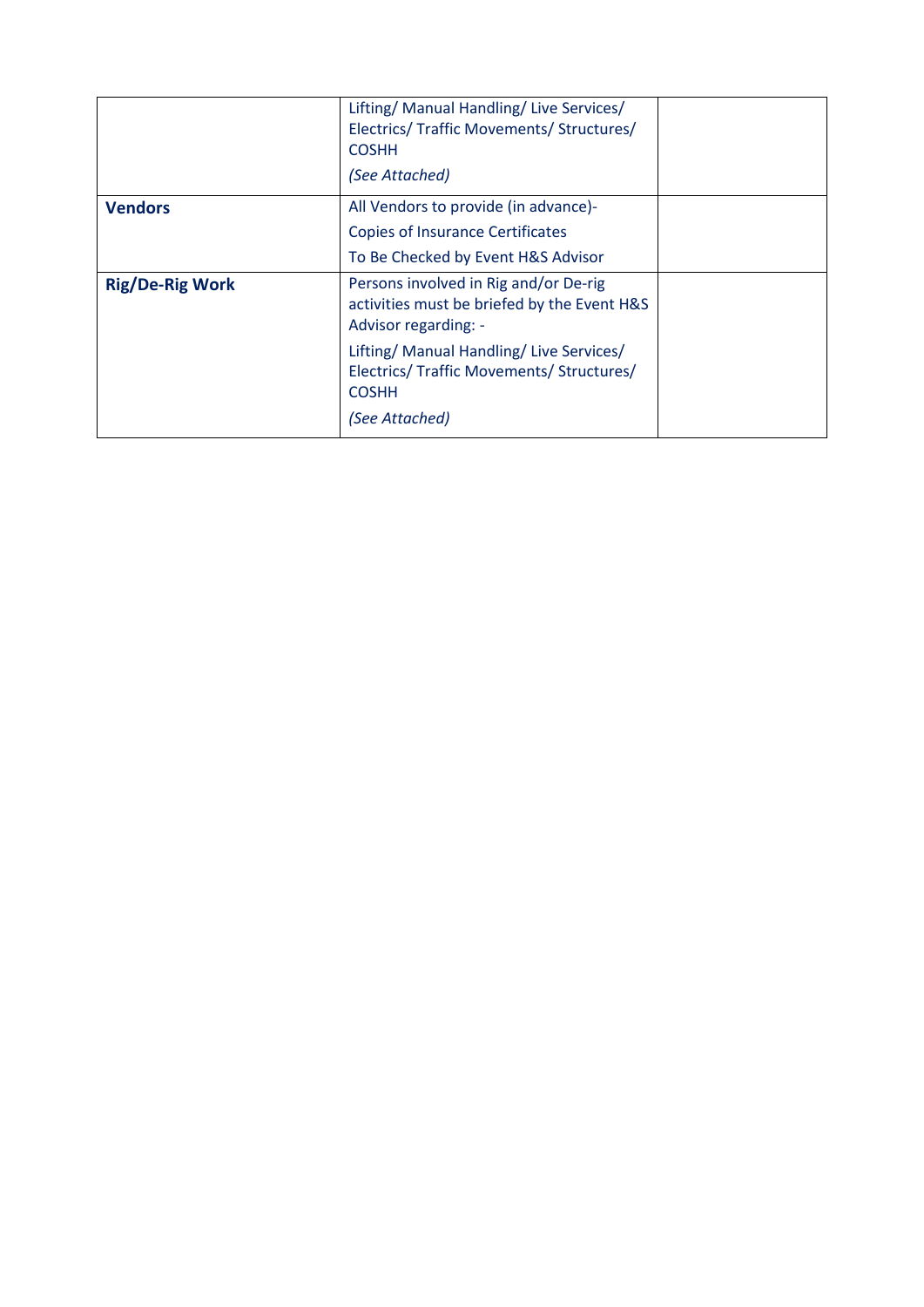# **BRITISH TAEKWONDO: EVENT ''SHOW STOP'' PROCEDURE**

In the event of an emergency the following procedure will be adopted by the Event Host and the Venue Management

#### **Purpose:**

• To provide a clear strategy if the Event is stopped for prolonged time and to protect and inform all Spectators, Competitors, Officials and Organisers

#### **Responsibility:**

• Overall responsibility for stopping the show lies with the Event Host in liaison with the Venue Duty Manager

#### **Key Contacts:**

| <b>Role</b>               | <b>Name</b> | <b>Mobile Contact No.</b> |
|---------------------------|-------------|---------------------------|
| <b>Event Host</b>         |             |                           |
| <b>Venue Duty Manager</b> |             |                           |

#### **Procedure:**

- If the Event suffers an *unplanned stoppage* (e.g., Fire, Alert, Collapse, Riot, Spectator unrest) and the Venue is evacuated then the Host/Manager will immediately liaise to discuss the future of the Event using the following guidance: -
- In the event of a stoppage of *less than 1 hour* then the Event will be continued
- If the stoppage *exceeds 1 hour* and there is little chance of a return to the Event then it will be immediately cancelled. The Event Host will decide on ticket refunds and/or re-arranging the Event.
- If the stoppage *exceeds 1 hour* but it is likely that a return maybe possible but the timing uncertain then the Host/Manager will decide based on the time of day etc. The Host will decide on ticket refunds and/or re-arranging the event.
- Return to the Venue must only be authorised by the Venue Duty Manager in conjunction with any Emergency/Specialist Services

#### **Emergency Communications:**

In the event of a major occurrence (for example a Terrorist alert, a riot, a death etc.) the Chief Referee must advise both of the following within 1 hour (max) so that support and media actions can be put in place as quickly as possible.

- **Ian Leafe, BT CEO 07760 358293**
- **Tom Stammer, BT H&S Advisor 07710 011730**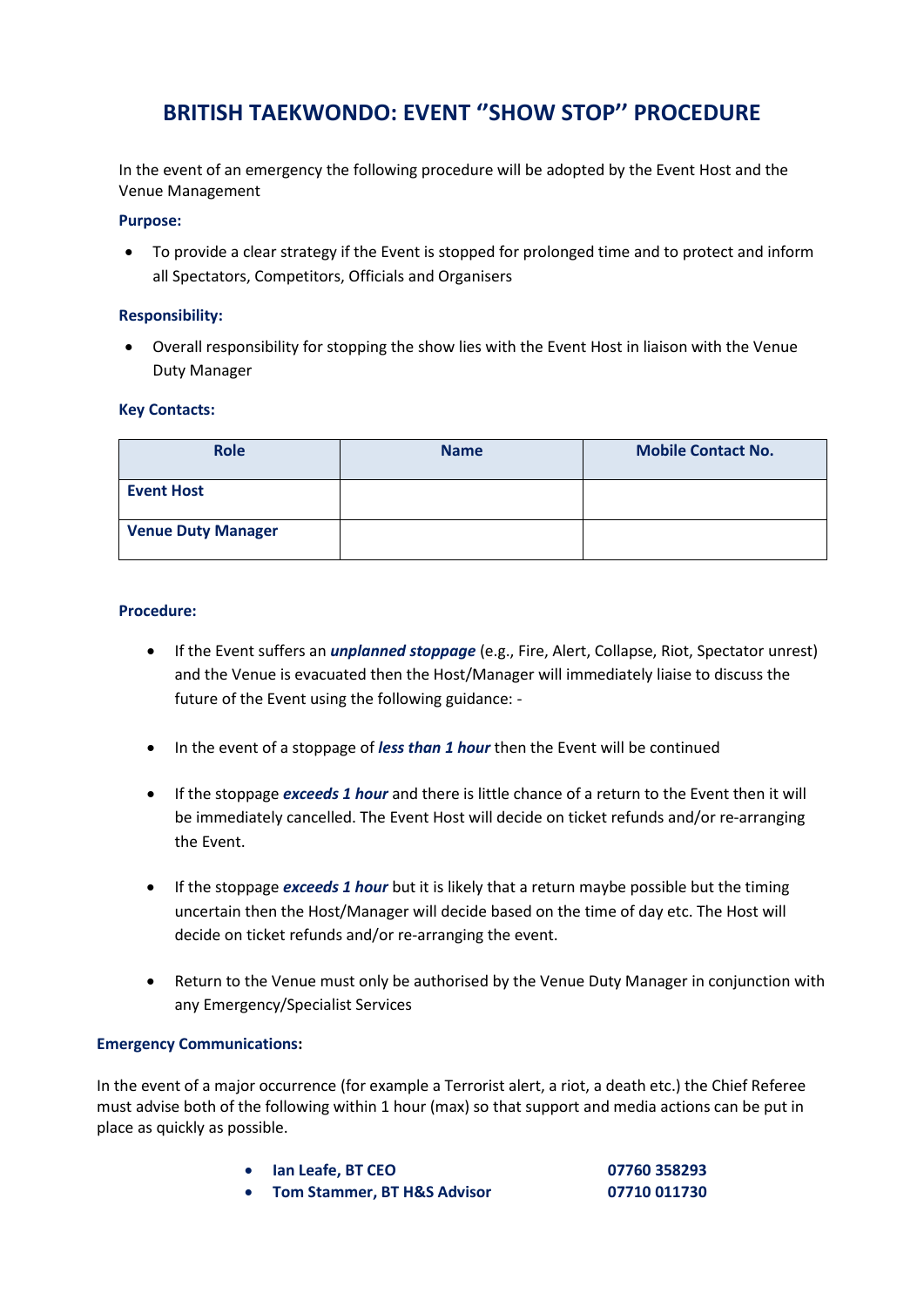# **BRITISH TAEKWONDO ACTIVITY-SPECIFIC RISK ASSESSMENT**

# **Taekwondo Activity: Poomsae in Events/Competition**

| Nº           | <b>Risk</b>                                       | P              |                | Px             | <b>Mitigation</b>                                                                     | P              |                | PxI            | <b>Control</b>   |
|--------------|---------------------------------------------------|----------------|----------------|----------------|---------------------------------------------------------------------------------------|----------------|----------------|----------------|------------------|
| $\mathbf{1}$ | <b>Pulled Muscle</b>                              | 3              | $\overline{2}$ | 6              | Provide adequate<br>warm up/cool down<br>area                                         | $\overline{2}$ | $\overline{2}$ | 4              | Host to organise |
| 2            | <b>Twisted</b><br>Ankle/Loss of<br><b>Balance</b> | $\mathcal{P}$  | $\overline{2}$ | $\overline{4}$ | Ensure floor is<br>clear/flat.                                                        | 1              | $\overline{2}$ | $\overline{2}$ | Host to ensure   |
| 3            | <b>Collision with</b><br>others                   | $\overline{2}$ | $\overline{2}$ | $\overline{4}$ | Ensure adequate<br>Mat spacing for full<br>Poomsae Warm Up<br>and Completion<br>Areas | $\mathbf{1}$   | $\overline{2}$ | $\overline{2}$ | Host to organise |
| 4            | <b>Freestyle</b>                                  | 3              | 3              | 9              | Ensure area is<br>clear/flat and<br>medical cover is<br>present                       | 3              | $\overline{2}$ | 6              | HOST to ensure   |

## *WT Poomsae Competition/ Events must comply fully with BT/WT Regulations*

Refer to British Taekwondo Risk Matrix for Probability/Impact Scores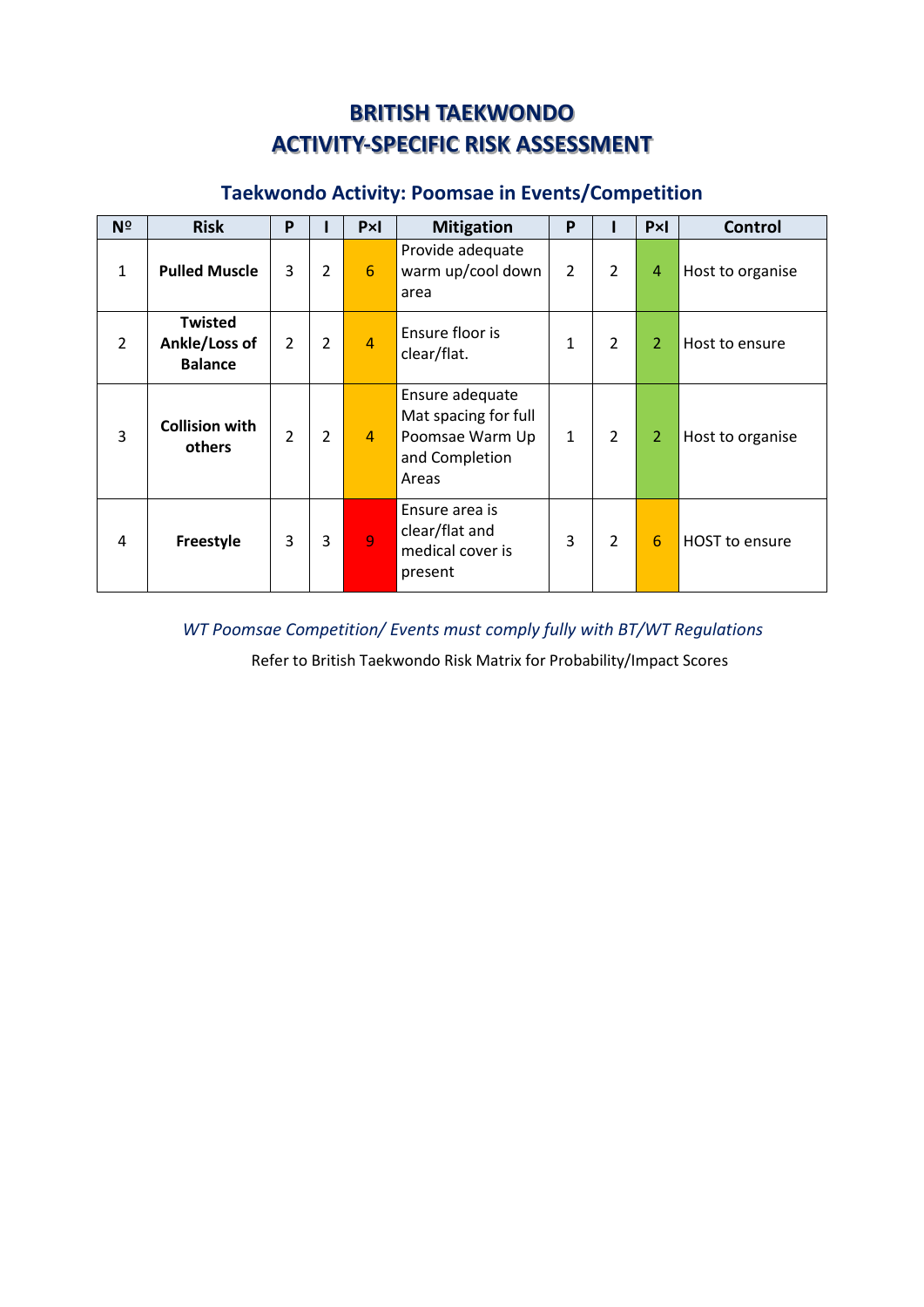# **BRITISH TAEKWONDO: ACCIDENT REPORT FORM**

## **CLUB/INSTRUCTOR**

| <b>Name of Club</b>       |       | <b>BT Club Number</b>   |               |
|---------------------------|-------|-------------------------|---------------|
| <b>Name of Instructor</b> |       |                         |               |
| Instructor's Tel Nº       |       | Instructor's Licence Nº |               |
| <b>Instructor's Grade</b> |       |                         |               |
| Instructor's email        |       |                         |               |
| <b>Premises</b>           | Owned | Rented                  | (Circle one.) |

### **INJURED PERSON**

| <b>Member's Name</b>  |      |                     |               |
|-----------------------|------|---------------------|---------------|
| Member's Tel Nº       |      | Member's Licence Nº |               |
| <b>Member's Grade</b> |      | Age                 |               |
| <b>Member's email</b> |      |                     |               |
| Gender                | Male | Female              | (Circle one.) |

#### **ACCIDENT DETAILS**

| <b>Date of accident</b>            |  |
|------------------------------------|--|
| <b>Time of accident</b>            |  |
| <b>Place of accident</b>           |  |
| <b>Injury received</b>             |  |
| <b>Details of what</b><br>happened |  |

### **GENERAL DETAILS**

| Was first aid administered?             |  |
|-----------------------------------------|--|
| First aider's name                      |  |
| Was accident book completed?            |  |
| Was injured member sent to A&E/GP?      |  |
| <b>Which A&amp;E (Hospital)/GP?</b>     |  |
| Doctor's name (if known)                |  |
| <b>Was Member Detained in Hospital?</b> |  |
| <b>How long was Member Detained?</b>    |  |
| Recommended action to parent/guardian?  |  |

#### **WITNESSES**

| Name 1 | Tel Nº |  |
|--------|--------|--|
| Name 2 | Tel Nº |  |

#### **REPORT**

| <b>Reported By</b> | <b>Date</b> |  |
|--------------------|-------------|--|
| <b>Signature</b>   | <b>Time</b> |  |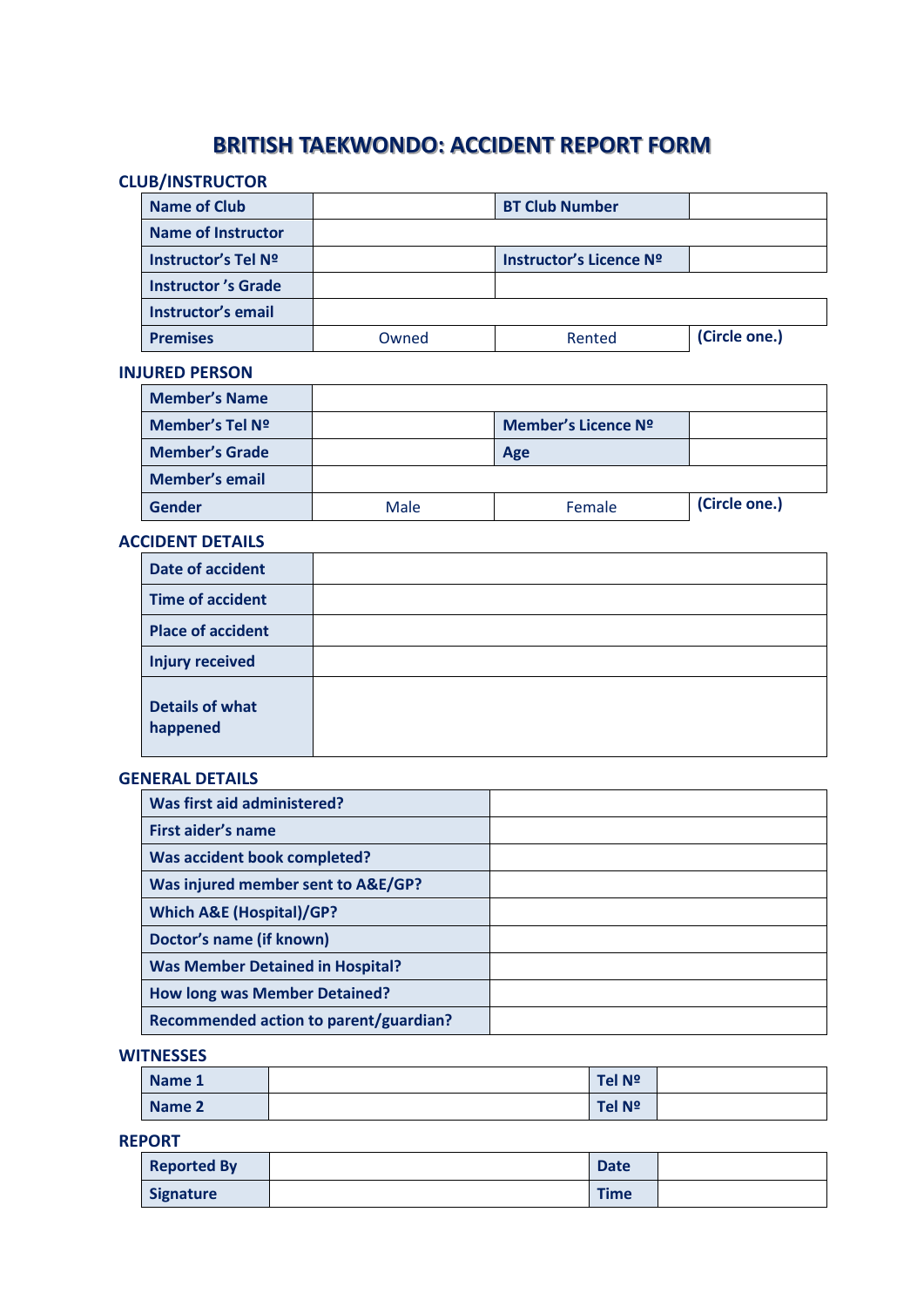## **BRITISH TAEKWONDO: EVENT ACCIDENT SUMMARY**

**One summary to be completed for every injury during the Event.** 

## **Accident Reports are in addition to this Report**

| <b>NAME</b>                         |  |
|-------------------------------------|--|
| <b>DATE &amp; TIME OF INJURY</b>    |  |
| <b>GENDER</b>                       |  |
| <b>CLUB NAME/CONTACT NO.</b>        |  |
| <b>AGE</b>                          |  |
| <b>GRADE</b>                        |  |
| <b>NATURE OF INJURY</b>             |  |
| <b>TREATMENT GIVEN</b>              |  |
| HEAD INJURY NOTICE ISSUED (Y/N)     |  |
| <b>SUSPENSION PERIOD</b>            |  |
| BT ACCIDENT REPORT FORM GIVEN (Y/N) |  |

| <b>NAME</b>                            |  |
|----------------------------------------|--|
| <b>DATE &amp; TIME OF INJURY</b>       |  |
| <b>GENDER</b>                          |  |
| <b>CLUB NAME/CONTACT NO.</b>           |  |
| <b>AGE</b>                             |  |
| <b>GRADE</b>                           |  |
| <b>NATURE OF INJURY</b>                |  |
| <b>TREATMENT GIVEN</b>                 |  |
| <b>HEAD INJURY NOTICE ISSUED (Y/N)</b> |  |
| <b>SUSPENSION PERIOD</b>               |  |
| BT ACCIDENT REPORT FORM GIVEN (Y/N)    |  |